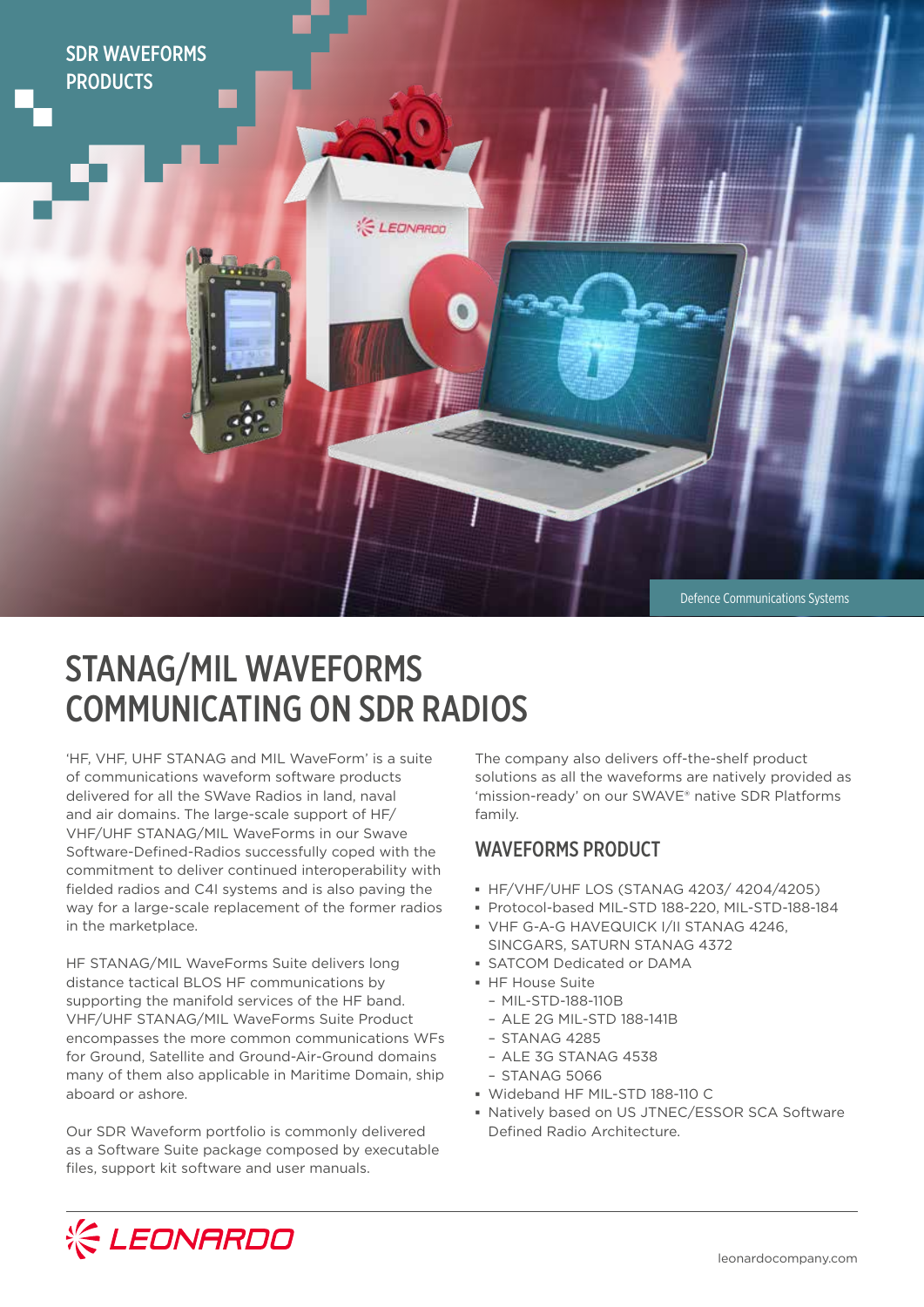## HF VHF UHF WAVEFORMS

### HF SUITE SDR WAVEFORM

### **Data Modem WF**

| Frequency Band     | 2-30 MHz                            |
|--------------------|-------------------------------------|
| Modulation         | PSK. QAM                            |
| Operative Scenario | BLOS (Ground & Sky wave)            |
| Domain             | National / Export / Joint Coalition |
| Provided Services  | Data Modem [75  9600 bps]           |
|                    | App. C [3200  12800 bps]            |
| Standard           | MII 188-110 B                       |

MIL-STD-188-110B waveform provides rapid, reliable, and accurate data transmissions up to 9600 bps by incorporating the Automatic Repeat Request and Forward Error Correction protocols to ensure error free data communications.

#### **ALE 2G WF**

| Frequency Band     | 2-30 MHz                            |
|--------------------|-------------------------------------|
| Modulation         | <b>RESK</b>                         |
| Operative Scenario | BLOS (Ground & Sky wave)            |
| Domain             | National / Export / Joint Coalition |
| Provided Services  | HF Link Management                  |
| Standard           | MII 188-141B                        |

Automatic Link Establishment, 2G ALE is the current standardized method of establishing connections between radio operators ALE 2G WF employs adaptive techniques automatic selection of HF channels to accommodate user communication requirements.

### **HF Modem WF**

| Frequency Band           | 2-30 MHz with 25 KHz bandwith       |
|--------------------------|-------------------------------------|
| Modulation               | <b>PSKs</b>                         |
| Operative Scenario       | BLOS (Ground & Sky wave)            |
| Domain                   | National / Export / Joint Coalition |
| <b>Provided Services</b> | Data Modem [70  3600 bps]           |
| Standard                 | STANAG 4285                         |

HF MODEM WF provides various Bit/S Single Tone Modulators / Demodulators for HF Radio Links. BPSK, QPSK, and 8PSK are used with STANAG 4285 for specific speeds.

### **ALE 3G WF**

| Frequency Band     | 2-30 MHz                                                  |
|--------------------|-----------------------------------------------------------|
| Modulation         | FLSU/FTM (or RLSU), BW0, BW1, BW2, BW3, Single-tone, 8PSK |
| Operative Scenario | BLOS (Ground & Sky wave)                                  |
| Domain             | National / Export / Joint Coalition                       |
| Provided Services  | HF Link Management                                        |
| Standard           | STANAG 4538                                               |

3G ALE has been the new generation of ALE that has evolved from ALE 2G WF for increased reliability and significantly enhanced channel-time efficiency. ALE 3G WF is an alternate set of data link services and ARQ to STANAG 5066, providing reliable point to point data services.

### **IP Over HF WF**

| Frequency Band     | Relay on Suite HF Data Modes        |
|--------------------|-------------------------------------|
|                    | Data Link Laver                     |
| Operative Scenario | BLOS (Ground & Sky wave)            |
| Domain             | National / Export / Joint Coalition |
| Provided Services  | IP Services over HF                 |
| Standard           | STANAG 5066                         |
|                    |                                     |

STANAG 5066 provides peer protocols that operate above an HF modem and below the application level. These protocols support Data Link Layer capability for TCP/IP applications enabling applications to directly connect the HF modem through a STANAG 5066 server over TCP/IP.

### **ALE 4G WB-HF WF**

| Frequency Band      | 2-30 MHz                            |
|---------------------|-------------------------------------|
| Modulation          | App. C compliant                    |
| Operative Scenarios | BLOS (Ground & Sky wave)            |
| Domain              | National / Export / Joint Coalition |
| Provided Services   | WB Data Modem                       |
| Standard            | MII-STD 188-110C                    |

A new family of wideband HF data waveforms supporting bandwidths from 3 kHz to 24 kHz in increments of 3 kHz has been recently defined. Wideband HF WF increases the data-rate throughput allowing the support of new IP-based services in wider band channels under the prevailing HF channel characteristics.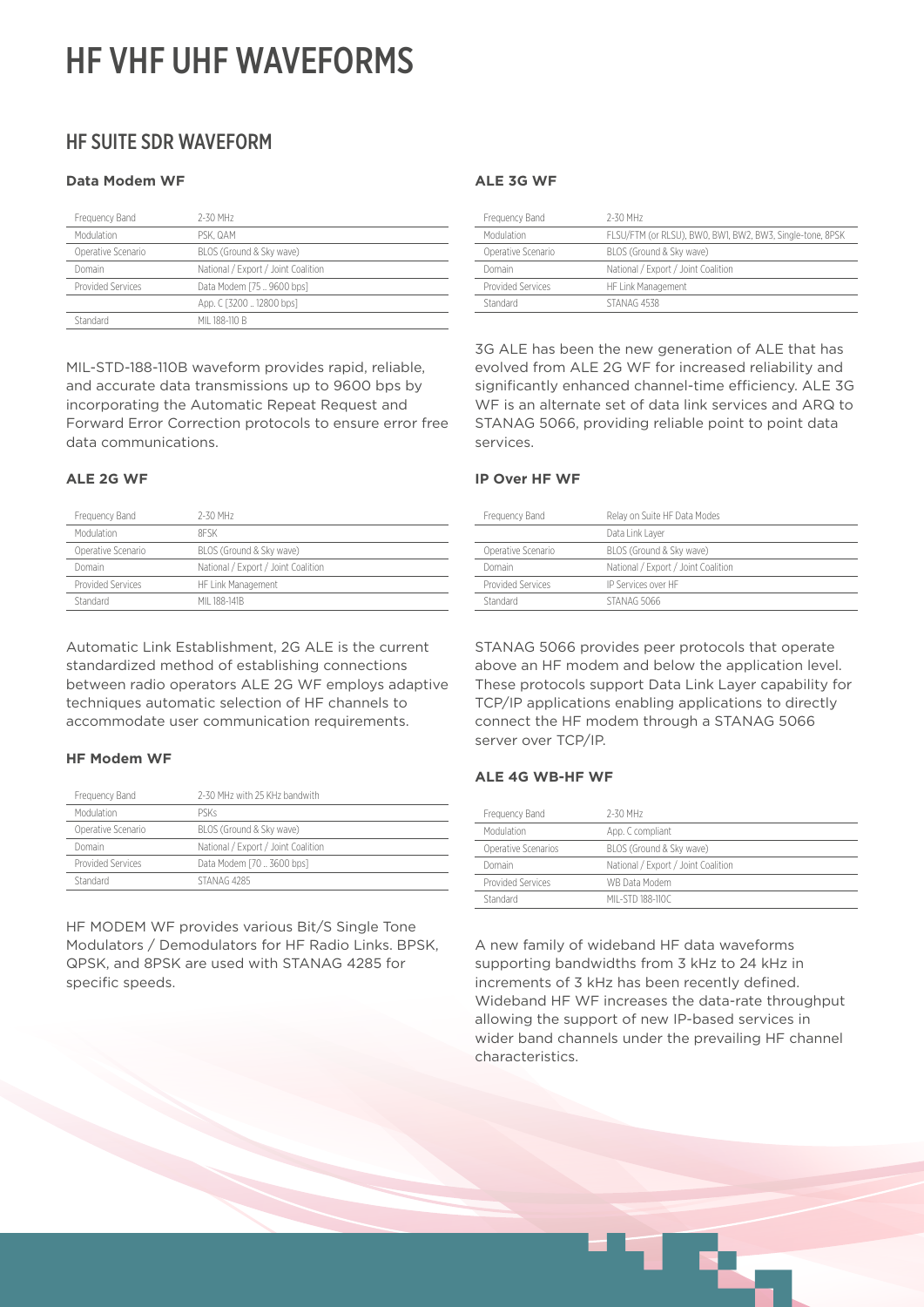

### VHF-UHF STANDARD SDR WAVEFORM

### **VULOS**

| Frequency Band     | VHF 30-88 MHz with 25 KHz bandwidth: UHF 30-400 MHz |
|--------------------|-----------------------------------------------------|
| Modulation         | AM. FM. ASK. FSK                                    |
| Operative Scenario | Ground Communications:                              |
|                    | Ground-to-Air-to-Ground Interoperability            |
| Domain             | National / Export / Joint Coalition                 |
| Security           | NATO/National Restricted                            |
| Provided Services  | Voice and Data Communications                       |
| Standard           | STANAG 4204 / 4205                                  |

VULOS is a VHF-UHF Line Of Sight WF capable to provide initial standard analogue voice and data communications to ensure interoperability of land, air and maritime single channel VHF radio equipment.

#### **SINCGARS**

| Frequency Band     | VHF 30-88 MHz with 25 KHz bandwidth               |
|--------------------|---------------------------------------------------|
| Modulation         | FM. FSK                                           |
| Operative Scenario | Ground Communications:                            |
|                    | Ground-to-Air-to-Ground Interoperability          |
| Domain             | National / Joint Coalition                        |
| Security           | Up to NATO Secret TRANSEC. LPI/LPD                |
| Provided Services  | Voice and Data Communications                     |
| Standard           | MIL-STD-188-242, MIL-STD-188-220, MIL-STD-188-241 |

The SINCGARS (Single Channel Ground and Airborne Radio System) is a VHF Combat Net Radio (CNR) WF providing secure voice and data communications. SINCGARS is currently used by U.S. and several allied military forces. Vehicle-mount, backpack, airborne, and handheld form factors are available.

### **HAVEQUICK I/II**

| Frequency Band     | UHF 225-400 MHz with 25 KHz bandwidth    |
|--------------------|------------------------------------------|
| Modulation         | AМ                                       |
| Operative Scenario | Ground-to-Air-to-Ground Interoperability |
| Domain             | National / Joint Coalition               |
| Security           | Up to NATO Secret: TRANSEC               |
| Provided Services  | Voice and Data Communications            |
| Standard           | STANAG 4246                              |

HAVE QUICK (also HAVEQUICK, short HQ) is a ECM resistant / frequency-hopping system used to protect Ground-Air-Ground radio traffic. HQ WF is COMSEC VINSON interoperable.

### **SATURN**

| UHF 225-400 MHz with 25 KHz bandwidth    |
|------------------------------------------|
| <b>MSK</b>                               |
| Ground-to-Air-to-Ground Interoperability |
| National / Joint Coalition               |
| Up to NATO Secret TRANSEC. LPI/LPD       |
| Voice and Data Communications            |
| STANAG 4372                              |
|                                          |

Second generation Anti-jam UHF Radio for NATO (SATURN) is a UHF EPM WF providing plain and secure Voice and Data communications, as it further improves the jamming resistance of the Have Quick II, by means of Fast Frequency Hopping and Digital Modulation Techniques.

### **SATCOM DAMA**

| Frequency Band     | VHF, 225-400 MHz with 5 o 25 KHz bandwidth |
|--------------------|--------------------------------------------|
| Modulation         | TDMA DAMA PSK. CMP. FSK                    |
| Operative Scenario | Satellite Communication for BLOS link      |
| Domain             | National / Joint Coalition                 |
| Security           | Up to NATO Secret                          |
| Provided Services  | Voice and Data Communications              |
| Standard           | MII-STD-188-181A                           |
|                    | MII-STD-188-182A                           |
|                    | MII-STD-188-183                            |

SATCOM DAMA is a VHF/UHF WF providing Beyond Line of Sight (BLOS) satellite access for voice and data communications. DAMA mode can function in a bentpipe environment, thus requiring no special security or coordination hardware on the satellite.

### **MIL-STD 188-220 WF**

| Frequency Band     | VHF, UHF, with 25 KHz bandwidth or more          |
|--------------------|--------------------------------------------------|
| Operative Scenario | Ground-to-Air-to-Ground Interoperability         |
| Domain             | National / Export / Joint Coalition              |
| Security           | Up to NATO Secret                                |
| Provided Services  | IP Data Link Layer establishment for IP services |

MIL-STD 188-220C WF provides any PHY-based WF with IP data capability and increases radio transmission reliability.